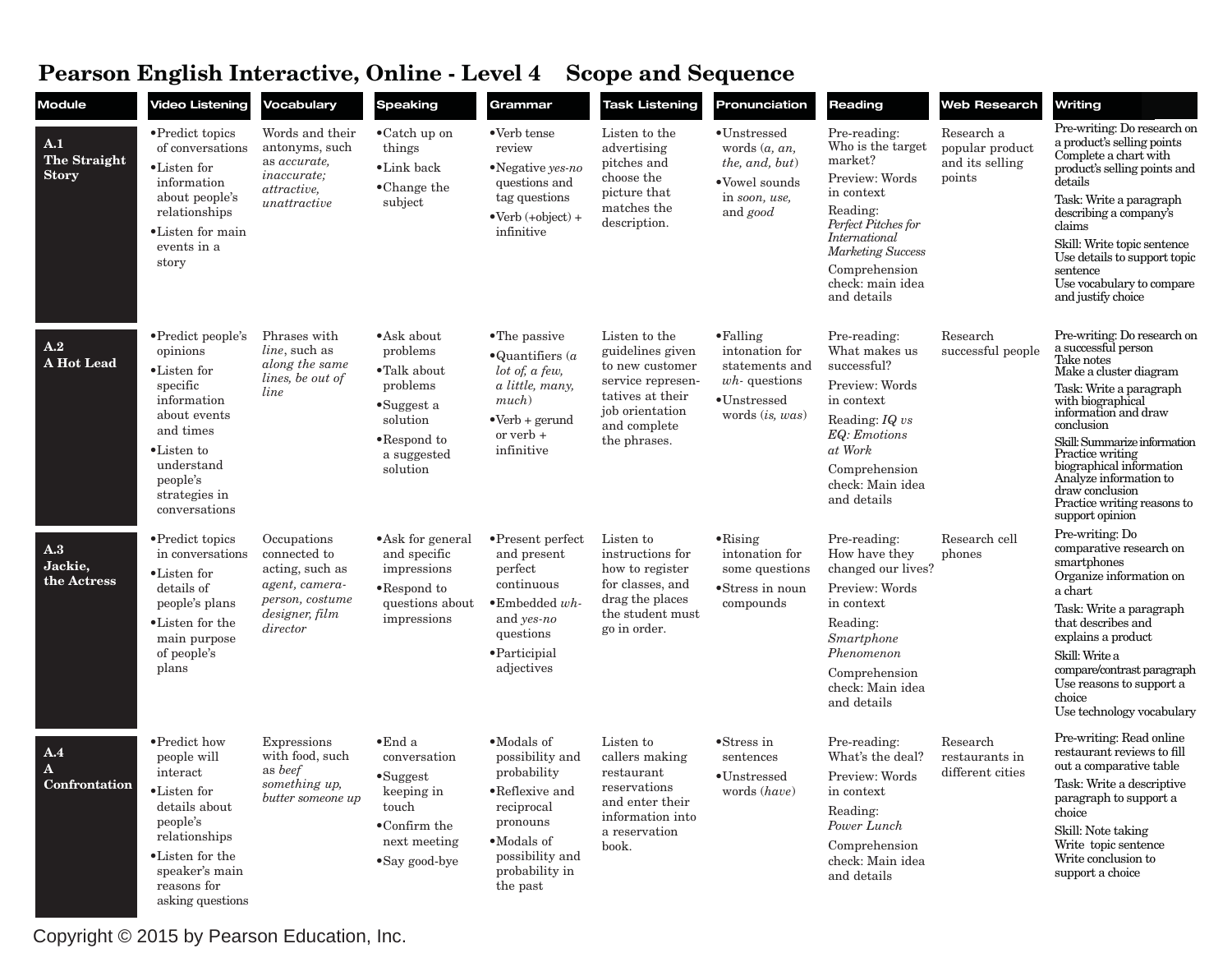## **Pearson English Interactive, Online - Level 4 Scope and Sequence**

| <b>Module</b>                                  | <b>Video Listening</b>                                                                                                                                         | Vocabulary                                                                                         | <b>Speaking</b>                                                                                                                                                                    | Grammar                                                                                                                                                              | <b>Task Listening</b>                                                                                                             | Pronunciation                                                                                                                    | Reading                                                                                                                                                                     | Web Research                            | Writing                                                                                                                                                                                                                           |
|------------------------------------------------|----------------------------------------------------------------------------------------------------------------------------------------------------------------|----------------------------------------------------------------------------------------------------|------------------------------------------------------------------------------------------------------------------------------------------------------------------------------------|----------------------------------------------------------------------------------------------------------------------------------------------------------------------|-----------------------------------------------------------------------------------------------------------------------------------|----------------------------------------------------------------------------------------------------------------------------------|-----------------------------------------------------------------------------------------------------------------------------------------------------------------------------|-----------------------------------------|-----------------------------------------------------------------------------------------------------------------------------------------------------------------------------------------------------------------------------------|
| <b>B.1</b><br>Talia's<br><b>Brilliant Plan</b> | • Predict actions<br>from context<br>$\bullet$ Listen for<br>specific plans<br>•Listen for the<br>speaker's main<br>purpose                                    | Words that<br>describe hair,<br>such as <i>bald</i> ,<br>braid, cornrows,<br>crew cut              | $\bullet$ Give<br>compliments<br>$\bullet$ Accept<br>compliments<br>$\bullet$ Downplay a<br>compliment                                                                             | $\bullet$ <i>Make, have, get,</i><br>let, and help<br>$\bullet$ So and neither<br>$\bullet$ Future time<br>clauses                                                   | Listen to an<br>excerpt from<br>a documentary<br>about warning<br>signals and drag<br>the signals into the<br>correct categories. | •Linking words<br>(vowel to<br>vowel)<br>•Stress on<br>pronouns in<br>responses                                                  | Pre-reading:<br>When can I get<br>it?<br>Preview: Words<br>in context<br>Reading: Spy<br>Gadgetry:<br>Fiction into Fact<br>Comprehension<br>check: Main idea<br>and details | Research James<br>Bond's spy<br>gadgets | Pre-writing: Do research<br>on special gadgets<br>Organize information on<br>a chart<br>Task: Write a descriptive<br>paragraph<br>Skill: Note taking<br>Practice using if clauses<br>Include details to support<br>topic sentence |
| B.2<br>Dean's<br><b>Double Cross</b>           | $\bullet$ Predict people's<br>emotional<br>reactions<br>•Listen for<br>details in<br>reported speech<br>•Listen for key<br>statements<br>that show<br>emotions | Phrases with<br>keep, such as<br>keep it down,<br>keep someone<br>posted                           | $\bullet$ Interrupt<br>someone<br>•Ask someone<br>not to interrupt<br>you<br>$\bullet$ Express<br>disagreement<br>$\bullet$ Show<br>skepticism and<br>sarcasm<br>$\bullet$ Concede | $\bullet$ Compare:<br>Simple past<br>with when and<br>past continuous<br>with when<br>$\bullet$ Reported<br>imperatives<br>$\bullet$ Subject<br>adjective<br>clauses | Listen to a<br>conversation at<br>a restaurant and<br>label the photos in<br>the correct order.                                   | $\bullet$ Stress on<br>pronouns for<br>emphasis or<br>contrast<br>$\bullet$ Non-final<br>intonation                              | Pre-reading:<br>What can you do<br>about it?<br>Preview: Words<br>in context<br>Reading:<br>STRESS!<br>Comprehension<br>check: Main idea<br>and details                     | Research ways<br>of reducing<br>stress  | Pre-writing: Do research on<br>stress relief<br>Make a comparative chart<br>State opinion<br>Task: Write a paragraph to<br>support a choice<br>Skill: Support a choice<br>Use comparative language<br>Practice stating an opinion |
| B.3<br>Another<br>Confession                   | • Predict topics<br>in a conversation<br>•Listen for<br>details of<br>recalled<br>information<br>•Listen for the<br>speaker's main<br>intentions               | Expressions<br>related to dating<br>and romance,<br>such as ask<br>someone out, fix<br>somebody up | $\bullet$ Remind<br>someone about<br>past events<br>$\bullet$ Comment<br>about memories<br>$\bullet$ Express regret                                                                | $\bullet$ Future<br>conditional<br>$\bullet$ Past perfect<br>•Infinitives after<br>adjectives and<br>nouns                                                           | Listen to a<br>psychology<br>lecture on<br>memory and<br>take notes.                                                              | •Stress in words<br>with $any$ .<br>every-, some-,<br>and no-<br>$\bullet$ Rising<br>intonation to<br>ask for clarifi-<br>cation | Pre-reading:<br>What do you<br>know?<br>Preview: Words<br>in context<br>Reading: World<br>Coffee Craze<br>Comprehension<br>check: Main idea<br>and details                  | Research<br>specialty coffees           | Pre-writing: Do research<br>on specialty coffees<br>Make a list with relevant<br>facts<br>Task: Write a descriptive<br>paragraph about specialty<br>coffees<br>Skill: Use topic sentence<br>Use descriptive language              |
| B.4<br>A Lesson<br>Learned                     | • Predict the<br>speaker's<br>intentions<br>•Listen for<br>sequences of<br>actions<br>•Listen for<br>ideas that show<br>people's<br>relationships              | Phrases with<br>clear, such as<br>clear a debt,<br>clear someone's<br>name                         | $\bullet$ Identify a<br>problem<br>$\bullet$ Suggest a<br>course of action<br>$\bullet$ Respond to a<br>suggested<br>course of action<br>.Commit to a<br>course of action          | • Future in the<br>past<br>$\bullet$ Passive<br>causative<br>$\bullet$ Reported<br>statements                                                                        | Listen to stories<br>on the evening<br>news and choose<br>the newspaper<br>headline that<br>matches each<br>story.                | •Stress in words<br>with prefixes<br>$\bullet$ Voiced th sound<br>in this                                                        | Pre-reading:<br>What's the story?<br>Preview: Words<br>in context<br>Reading: Stories<br>that Educate<br>and Entertain<br>Comprehension<br>check: Main idea<br>and details  | Research<br>traditional<br>stories      | Pre-writing: Do research<br>on traditional stories<br>Make an outline<br>Organize information<br>Task: Write a narrative<br>paragraph<br>Skill: Use chronological<br>sequence<br>Draw conclusion<br>Paraphrase                    |

Copyright © 2015 by Pearson Education, Inc.